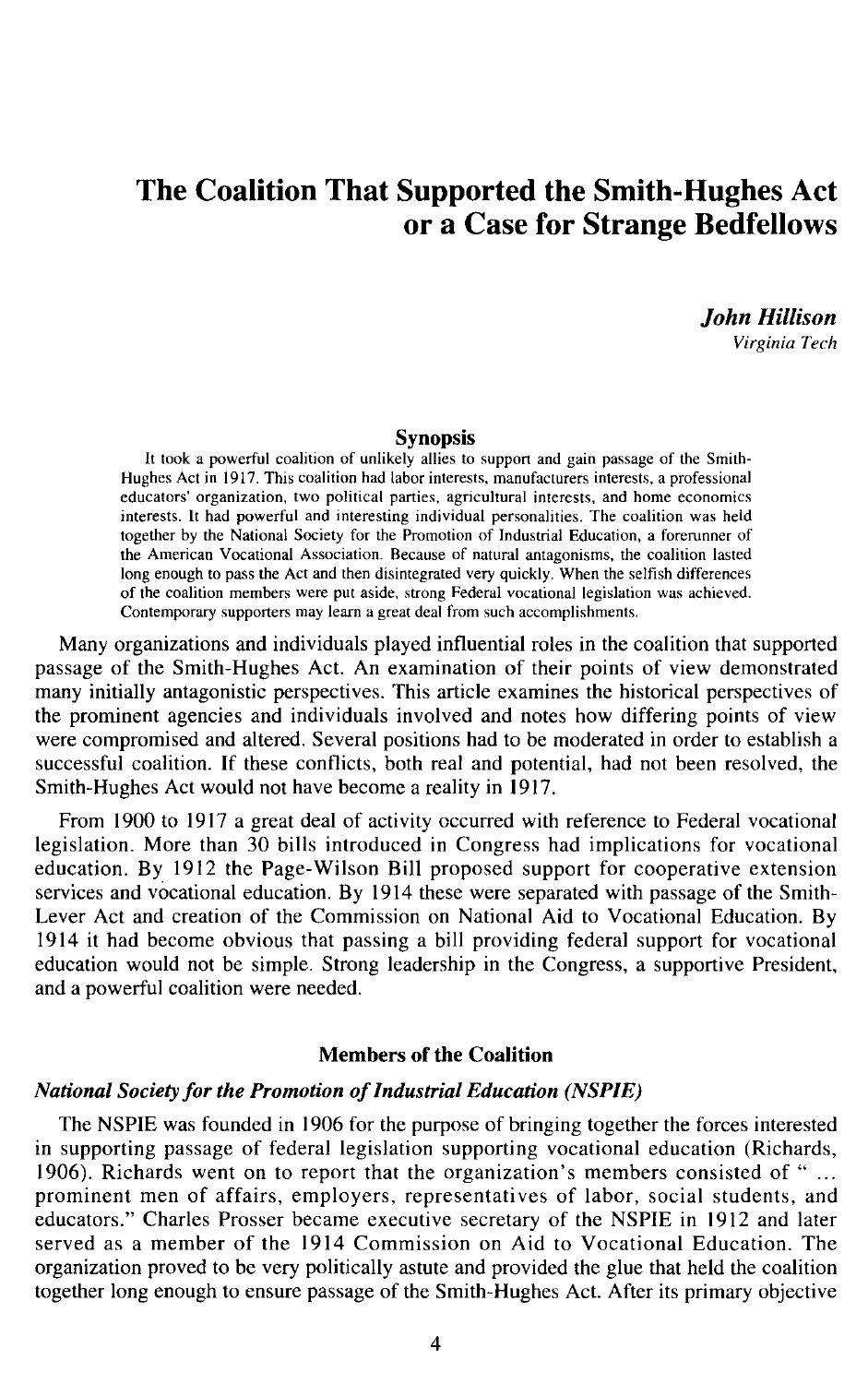was accomplished, the NSPIE was dissolved and became a forerunner of the American Vocational Association. The NSPIE was the most important part of the coalition, and in one sense, a microcosm of it.

### *American Federation of Labor (AFL)*

A primary interest of the AFL was to maintain a modestly elitist status for its members, as most were employed in skilled occupations. They wanted to have similar opportunities for their own children. If their children dropped out of school before obtaining high school diplomas, they would probably not be able to obtain skilled jobs. If their children went on to college, they would probably find professional jobs and join the intellectual elite  $-$  a group typical AFL members did not trust. A high school education was just right for the typical member's child, and vocational education would encourage that child to stay in school and assist with the development of desired technical skills.

Because of mistrust of private trade school vocational education, leaders of the AFL believed that vocational education should be part of the public school system. Part of the union's concern was that manufacturers might gain control of private trade schools (Lazerson & Grubb, 1974). In 1907 the AFL passed a resolution showing distaste for private trade schools, "... having in mind the experience of many of our national unions with the socalled trade school, which attempted to teach a short cut to trade and which on some occasions was used as a weapon against the trade union movement do not favor any movement having this ulterior object view" (Report of Proceedings, 1907, p. 173).

The AFL passed a resolution at its 1907 convention which stated: "Resolved that we do endorse any policy, or any society or association having for its object the raising of the standard of Industrial Education and the teaching of the higher technique of our various industries" (Report of Proceedings, 1907, p. 173).

Samuel Gompers, the feisty and diminutive president of the AFL, was a strong supporter of vocational education. He wrote editorials supporting it in the *American Federalist* and testified before Congress. In addition, the NSPIE was prepared to have Gompers visit President Woodrow Wilson as soon as any legislation was passed, ensuring the President's support (Minutes, 1915). In order to accomplish all of this support and become a part of the coalition, the AFL had to overcome a natural antagonism with such other coalition members as the United States Chamber of Commerce and the National Association of Manufacturers.

#### *National Education Association (NEA)*

Early on the NEA had speakers at its national convention making points such as: "Generally speaking, one-third of our menfolk are in agriculture, and one-third in the nonagricultural productive areas; while two-thirds of our women are in the vocation of homemaking" (Hayes, 1908, p. 1).

As early as 1896, the National Education Association had a department of business education (Wirth, 1980). During its 1907 convention, a committee was appointed to make recommendations at its next annual convention for manual training (Journal, 1910). The Secretary of NEA, D. W. Springer, testified to the 1914 Commission on Vocational Education stating the organization's support of Federal legislation on vocational education (Report, 1914). While publicly supporting the Smith-Hughes Act, the NEA had misgivings about the possibility of a dual school system. In fact, in 1918 the NEA called for repeal of the Smith-Hughes Act if it meant the establishment of a dual school system ("War Platform," 1918). An even earlier concern was that no educators were appointed as members of the 1914 Commission.

# *National Association of Manufactures (NAM)*

Members of NAM were concerned about the quality and ability level of new employees. In general, the membership considered their new employees to be poorly trained. Both NAM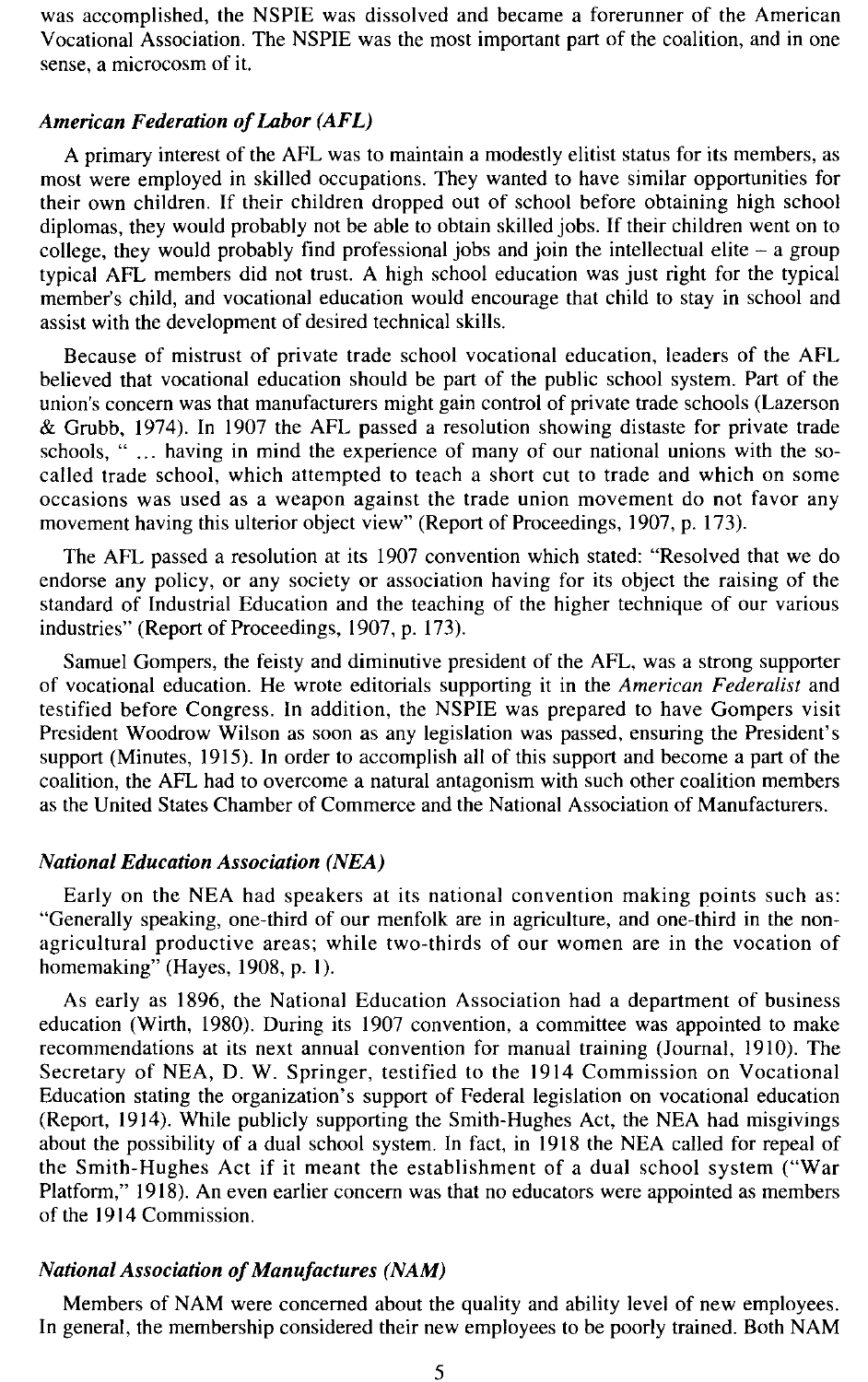and its members viewed vocational education as a way of better educating and training new employees.

Eleven years before passage of the Smith-Hughes Act, NAM was asking important questions about industrial education. An example came from the 1907 convention:

Here is an exceedingly important part of the general labor question. Industrial education will transform children's work into play, and at the same time equip the children to do the highly skilled and high salaried work for which we manufacturers now, in a large degree, rely on foreigners, our apprentice system having been virtually abolished in many trades by the labor unions. (Proceedings, 1907, P. 41)

A publication endorsing the Page-Wilson Bill of 1912 made several points about the advantages of Federal support for vocational education. The NAM publication made statements such as: "The whole country is awakening to the imperative need of industrial education" (Federal Aid, 1912, P. I) and "This country cannot prosper nor be socially sound with only individual states or communities giving proper education. The whole country must give it" (Federal Aid, 1912, p. I). NAM had to overcome its natural mistrust of Samuel Gompers and the AFL to support publicly funded vocational education.

# *U.* S. *Chamber of Commerce*

The United States Chamber of Commerce was interested in having a well prepared workforce that would enhance industrial efficiency. As early as 1913, the Chamber passed a resolution supporting Federal support for vocational education.

At its first annual meeting, in January 1913, resolutions were adopted by the National Chamber endorsing Federal aid and encouragement in the establishment of vocational schools of manufacturing, commerce, agriculture, and home economics. The resolutions also endorsed the Page bill in its essential provisions and urged enactment (Referendum, 1916).

In 1916 leaders of the U. S. Chamber conducted a national survey of its membership to determine their thoughts on the topic of Federal support for vocational education. An example was the statement, "The committee recommends liberal Federal appropriations for promotion of vocational education in the United States" (Referendum, 1916, p. I). The vote on the statement was 831  $\frac{1}{2}$  votes in favor and 109  $\frac{1}{2}$  against. The committee concluded that the Chamber was committed to all of the questions submitted to the membership as more than one-third of the members voted and more than two-thirds of the votes cast were in favor of federal support for vocational education (Referendum, 1916).

### *National Democratic Party*

The Democratic Party supported Federal funding for vocational education in delegateendorsed platform planks at both the 1912 and 1916 conventions. "The Democratic convention passed a strong declaration for national grants to agricultural education, household arts, and industrial training" (Minutes, 1912).

Although Senator Carroll Page of Vermont, a Republican and strong supporter of Federal support for vocational education, introduced what was to be called the Page-Wilson Bill, he was not successful in obtaining support in the U. S. Senate. Page eventually had to trust and turn over Senate leadership to Hoke Smith, a Democrat from Georgia. As a result of Democratic success in the election of 1916, Smith assumed a greater leadership role in the Senate and was more likely to succeed as a member of the majority party. The Smith-Hughes Act was also endorsed by and signed into law by a Democratic President, Woodrow Wilson.

#### *Progressive (Bullmoose) Party*

"The Progressive Party endorsed the idea of part-time and continuation schools and favored agricultural education, ..." (Minutes, 1912). The champion of the Bullmoose Party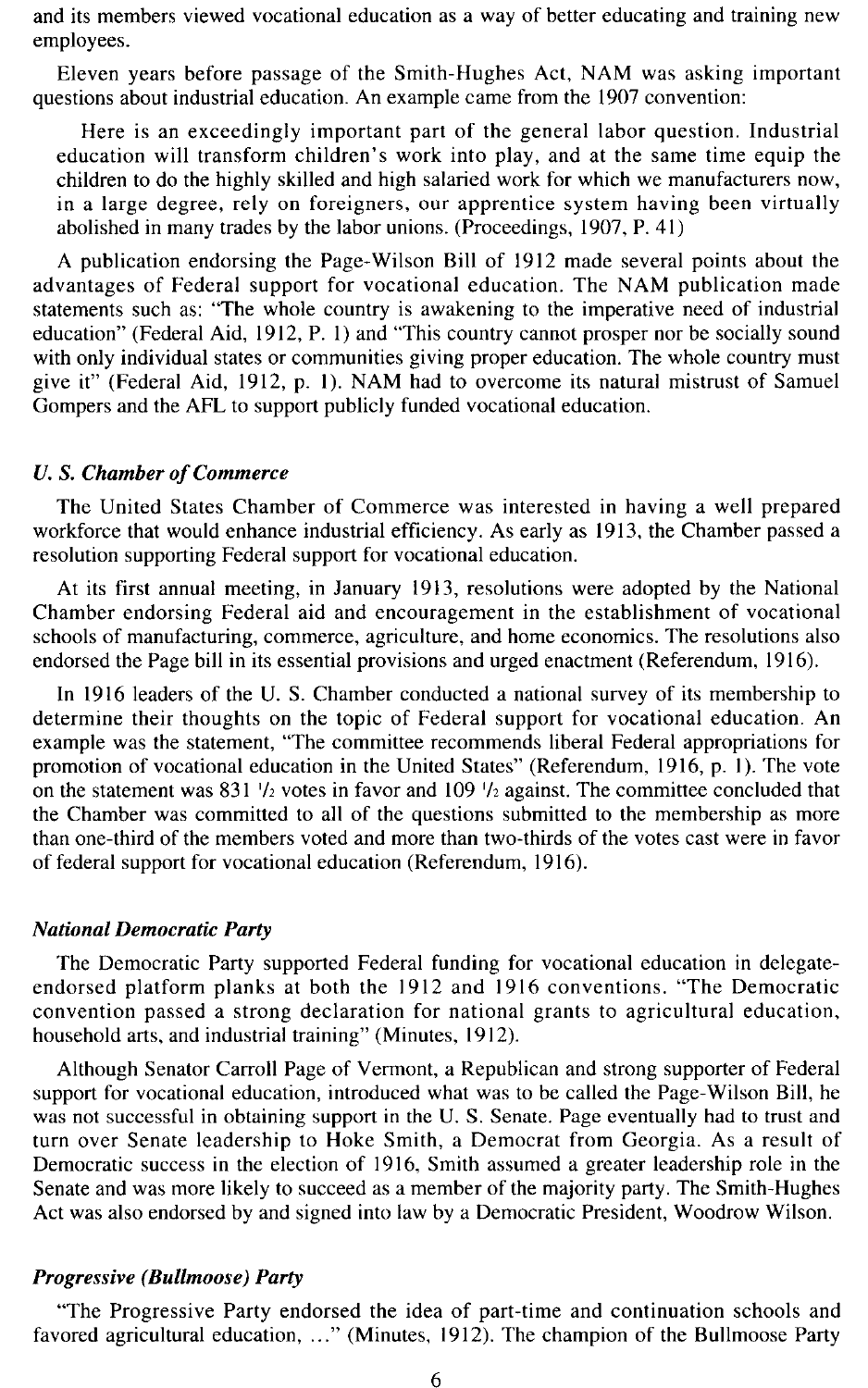and its presidential standard-bearer in 1912, Teddy Roosevelt, was a strong supporter of vocational education. While serving as President (and a member of the Republican Party at the time), Roosevelt stated, "Our school system has hitherto been well-nigh wholly lacking on the side of industrial training, of the training which fits a man for the shop and the farm" (Roosevelt, 1907, p. 3). While a member of the Republican Party, Teddy Roosevelt appointed the Country Life Commission which brought further attention to vocational education when it suggested, "... the public schools were asked to incorporate courses in vocational agriculture and nature study in the curricula" (Ellsworth, 1960, p. 168).

# *American Rome Economics Association (AREA)*

The American Home Economics Association was founded for the purpose of securing recognition of subjects related to the home in the curriculum of existing schools and colleges. In 1912 AHEA appointed a committee on legislation whose purpose was to provide guidance to the organization on the issue of Federal support for vocational education (Editorials, 1912).

Mary Schenck Woolman (1916), a member of the AHEA legislative committee and a member of the committee on the Smith-Hughes Bill of the National Society for the Promotion of Industrial Education, recommended support with comments such as:

The United States is an increasingly important industrial nation. Success will depend largely on her working people. Neither the public schools nor systems of apprenticeship are meeting the need of adequate education for workers. Therefore the majority are able to obtain only unskilled jobs. Some means must be provided by which the call of the skilled industries must be met. (p. 241)

The Commission gave serious thought to the question of training girls in Home Economics. It was felt that every girl no matter what her future calling was to be, should be prepared for the varied duties of the home as an integral part of general education in the elementary and high school. (p. 245)

One area of concern to AHEA that had to be settled had to do with equal pay for women in vocational education. An early version of the Smith-Hughes Bill provided that the Federal specialists in agriculture and industry would receive salaries of \$7,000 apiece while the specialist in home economics would receive a salary of only \$6,000. When challenged on this point, Senator Hoke Smith commented, "I ... understand that the very ablest teachers of home economics make a salary of but \$5,000 a year ..." and "A great leader of industrial education could take the superintendence of a big plant and command a high salary; his knowledge gives him an opportunity to make more: and my advice was that the very highest salary should be paid to a teacher of home economics ... " *(Congressional Record,* 1916, p. 11874). The final version of the Smith-Hughes Act did not specify salaries for service area specialists.

# *General Federation of Women's Clubs*

In 1914 the General Federation of Women's Clubs asked Charles Prosser to write about vocational education for its membership. In his article Prosser (1914) emphasized such points as a definition of vocational education which included preparation to be intelligent producers of the goods of life - including the understanding of the work done. He viewed general education as preparing people to be intelligent consumers. Prosser went on to emphasize that the nation needed vocational education because the country's prosperity and the well-being of wage earners were at stake. The first suggestion he made to members on how to support the funding of vocational education was to co-operate with other agencies. Prosser described the coalition as, "All kinds of organizations, national, state and local in scope, and commercial, agricultural, civic, social, philanthropic and educational in aim are working at the problem of vocational education" (1914).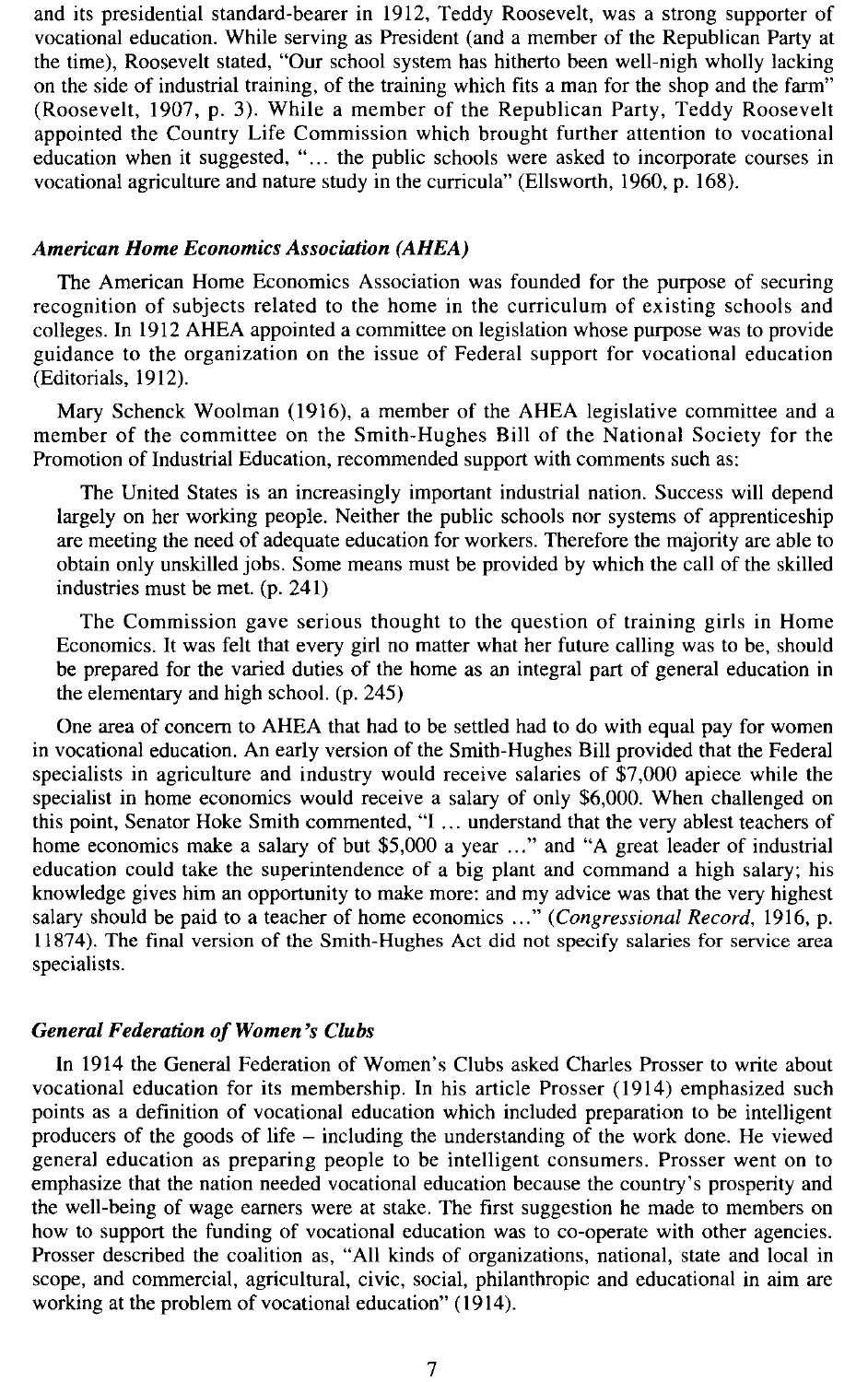Helen Louise Johnson (1915), chair of the home economics department of the General Federation of Women's Clubs, wrote a letter to Alvin Dodd, executive secretary of NSPIE, emphasizing her organization's position on the inclusion of home economics in the Smith-Hughes Bill:

I had a most interesting conversation with the members of the Bureau of Education when in Washington, in relation to the Smith-Hughes Bill, and am glad to report that they are very ready to insert the term home economics where it is omitted from the bill.  $(p, 1)$ 

One of the things which astonishes me is that after all these years of strenuous work and endeavor on the parts of those who are leading the home economics movement is this common misunderstanding of what we include under this term. Cooking and sewing, as such, are such minor parts of home economics that every endeavor must be used by those who represent this group of subjects to prevent any move which would seem to emphasize the activities of the household as being of major importance, instead of means to a very much greater end, which home economics definitely teaches. (p. 2)

# *Wallace's Farmer*

Before the days of radio and television, a very influential form of mass media was magazines. One prominent rural magazine was *Wallace's Farmer.* This magazine was an early critic of the status quo in public education and supporter of vocational education. For example, "If the director could induce the teacher to lay aside the book and present problems likely to come up in farm life, it would tend to make a good deal better farmers out of the next generation" (A Word, 1908, p. 338).

A suggestion to combine general education and aspects of vocational education was also made:

It would be a great thing for the next generation of farmers if the pupil were taught in the common school a number of terms which they will be obliged to use as farmers hereafter. It is very hard for many a middle aged farmer to get a clear idea of what is meant by protein, carbohydrates, fats, nitrogen free extract, etc. Now, these terms are no harder than many which the pupils learn and which are of no earthly use to them in their every-day lives. (A Word, 1908, P. 338)

### *Hoard's Dairyman*

This influential magazine was published by W. D. Hoard, who served a term as governor of Wisconsin and as a member of the board of trustees of the University of Wisconsin. As early as 1895, Hoard noted a need for vocational education to help prepare farmers:

We are in a strange state, agriculturally speaking, in this country. We have a great army of farmers, and not one in ten thousand has been given the advantage of any special course of study, or systematic course of reading in behalf of his chosen life work. No other business has such a record as that and no other business, except farming, could stand it for a single year. Indeed, the farmer would soon perish at his task were it not a kind Providence does most of the work. May be *(sic)* that is the reason why he believes so little in the advantages of special agricultural study. If he was situated like the carpenter, shoemaker, or blacksmith, having to frame and fashion the outgrowth of his own work, with no intervention of Providence to help him out, in the shape of a "good season," we believe he would be more keenly alive to the cultivation of thought and study. (Hoard, 1895, p. 419)

## *Farmers Union*

In a 1909 publication Barrett noted that the Farmers Union "has led an unprecedented fight within the ranks of its own membership for schools that would train the farmer boys in practical farm science" (p. 89). The Farmers Union was an early supporter of an agricultural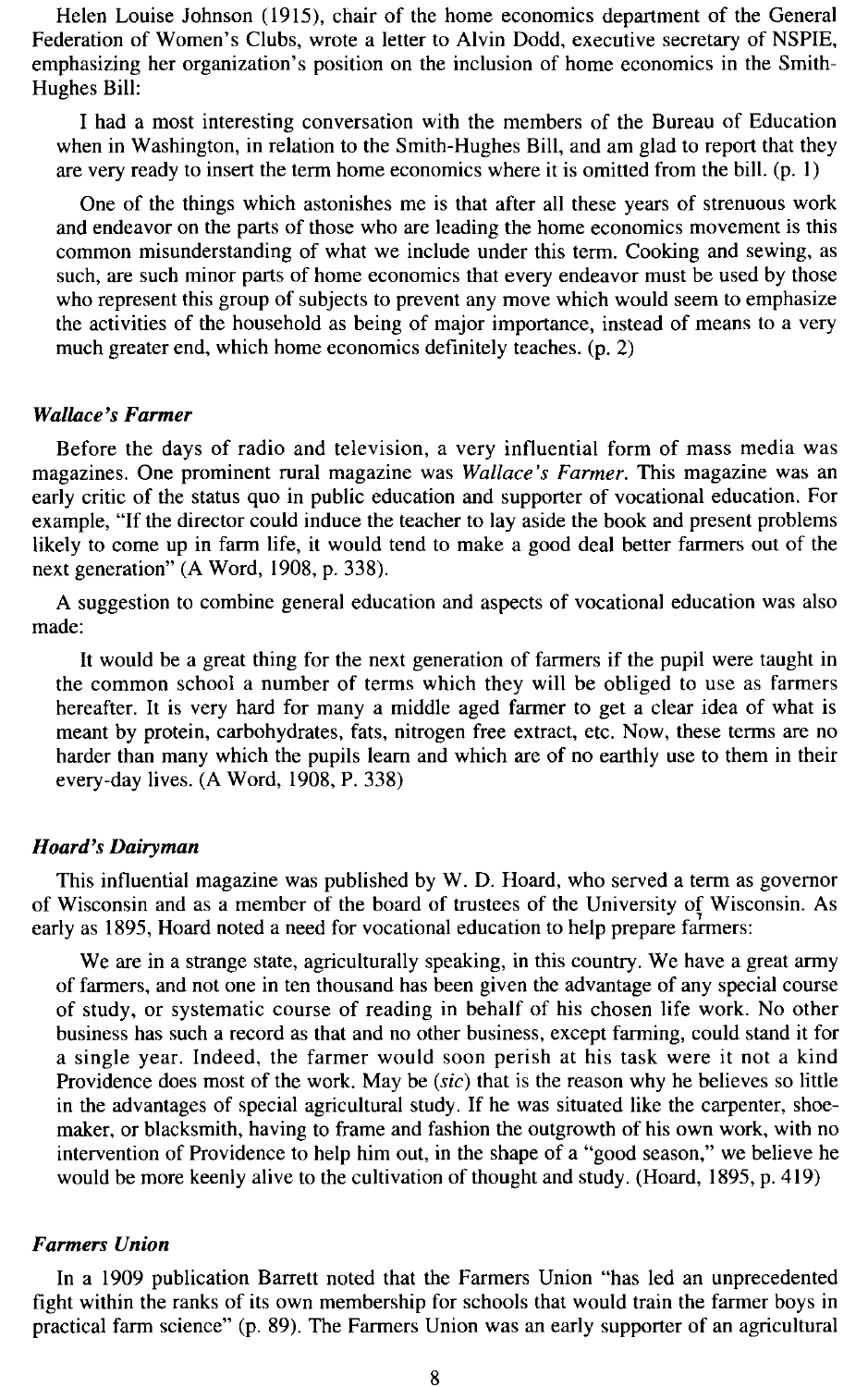school known as the cotton school. Barrett (1909) noted that Alabama held a most successful cotton school at Aubum in 1907:

The purpose of these cotton schools was to teach the farmers how to grade cotton. Boys from every section of the state in which the school was held flocked in droves to the schools. They were eager to learn. The agitation which had been going on for several months; the debates in the conventions and other meetings of the Union, and numerous newspaper articles, by farmers and others interested in these schools had created a thirst for this kind of knowledge that was little short of marvelous. (p. 91)

At its annual convention in 1912, the Farmers Union endorsed all pending vocational legislation before Congress (Blauch, 1933).

#### *National Grange*

The National Grange took stands on education as early as the 1870s. In 1879 the Grange advocated compulsory education (Buck, 1913). Several state Granges worked on educational issues during this decade. Chief among them were Wisconsin, Indiana, Maine, and Michigan (Buck, 1913). Buck also noted the chief concern was uniform textbooks to be offered at cost.

Concerning vocational education, Blauch (1933) stated "the greatest interest among farmers was expressed through the Grange" (p. 82). He further noted that numerous state Granges and local organizations were active in promoting the Page-Wilson Vocational Bill of 1912. The National Grange encouraged every state Grange to assist with the enactment of the Page-Wilson Vocational Bill and to make the influence "rigorous and continuous" (Blauch, 1933, p. 82). The National Grange claimed a degree of credit for passage of the Smith-Hughes Act when it stated that the Grange "Fathered legislation creating the Vo-Ag program – and consistently supported advancement of the work since it was established ..." (Robinson, 1967).

#### *Association of American Agricultural Colleges and Experiment Stations*

This organization had two concerns with Federal support of vocational education. One had to do with the location of experiment stations which the organization feared would be attached to Congressional District Agricultural Schools, as they were in Alabama. The second concern had to do with merging of the co-operative extension service and vocational education. Both the Dolliver Bill of 1910 and the Page-Wilson Bill of 1912 made such a proposal. As soon as this organization was assured that experiment stations would not be allied with schools and that the extension service was separated from vocational education in the Smith-Lever Act of 1914, it became a supporter of the Smith-Hughes Bill. Wirth (1980) noted the importance of passage of the Smith-Lever Act, "A period of fascinating politicking went on until the enactment of Smith-Hughes, including a *quid pro quo* agreement whereby the Smith-Lever Act for the farmers was passed in return for support of agriculturists for Smith-Hughes, which became law in 1917" (pp. 91-92).

Dr. A. C. True, president of the Association of American Agricultural Colleges and Experiment Stations, read a statement to the 1914 Commission which had passed at its 1912 convention:

Resolved, that this association reaffirms its declaration favoring "Federal aid for public schools of secondary education in agriculture, home economics, the trades and industries, including manual training of teachers for these schools in the several states, as may be determined by the legislature." (Report, 1914, p. 223)

# *Other Interests*

A few other members of the coalition played lesser roles in guaranteeing passage of the Smith-Hughes Act, but were, nonetheless, members of this truly remarkable coalition.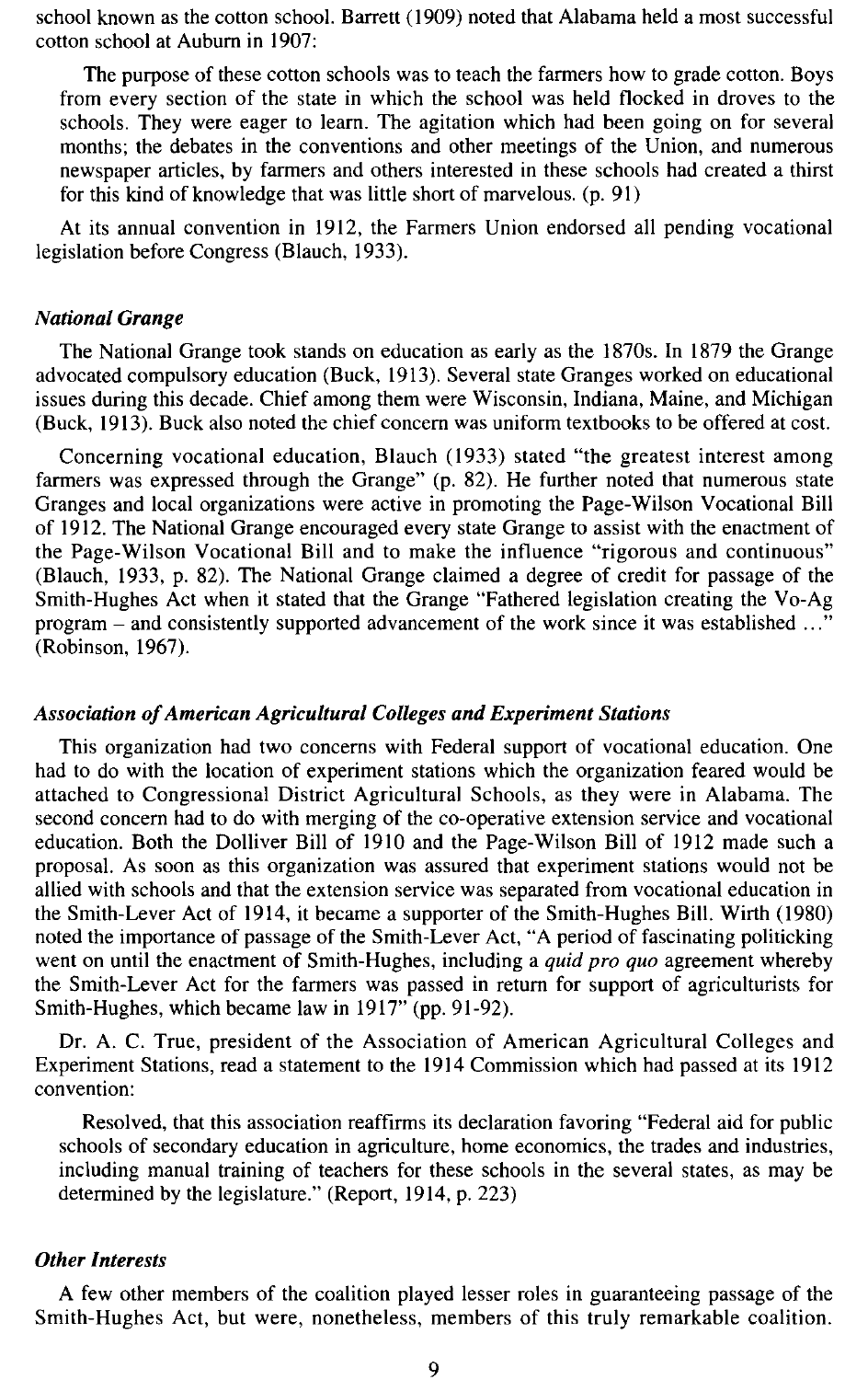*Settlement house reformers,* such as Jane Addams, supported vocational education as a way to permit the downtrodden to participate more fully in the nation's economic system. The *National Vocational Guidance Association,* led by Frank Parsons, favored the alternative careers permitted by vocational education. In fact, by 1912 this organization had started to hold national conventions in conjunction with the NSPIE. *The Women's Trade Union League* supported vocational education as establishing career opportunities for women. *Normal schools* were interested in the possibility of providing training for vocational teachers and were mentioned prominently in bills preceding the Smith-Hughes Act.

### **Summary**

Seldom has any segment of the political scene at the Federal level witnessed a coalition as diverse and as successful as the one that supported the Smith-Hughes Act. Its diversity was one of its major strengths. When normally antagonistic groups such as the United States Chamber of Commerce and the American Federation of Labor; two rival political parties; land-grant universities and normal schools; rival agricultural organizations; rival agricultural magazines; and normally inactive women's organizations worked together, they were certain to accomplish a great deal.

Diversity was also one of the coalition's weaknesses. It existed only long enough to ensure passage of the Act. Disintegration started as soon as the NEA became concerned with the possibility of a dual school system. The National Association of Manufacturers and the American Federation of Labor quickly agreed that again there was little on which to agree. Other natural rivalries re-emerged.

One of the important lessons of the coalition is that when selfish interests can be put aside, even temporarily, much can be accomplished. Federal vocational legislation passed since 1917, especially in recent years, has often represented a patchwork quilt of special interest groups that refused to compromise. Coalition members were willing to compromise and did so for the benefit of vocational education.

#### **References**

- Barrett, C. S. (1909). *The mission, history and times of the Farmers' Union.* Nashville, TN: Marshall & Bruce.
- Blauch, L. E. (1933). *Federal cooperation in agricultural extension work, vocational education, and vocational rehabilitation.* United States Department of Agriculture Bulletin No. 15, Washington, DC: United States Government Printing Office.
- Buck, J. S. (\9\3). *The Granger movement, a study of agricultural organization and its political, economic and social manifestations 1870-1880.* Cambridge, MA: Harvard University.
- *Congressional Record.* (1916, July 31). Washington, DC: U.S. Government Printing Office.
- Editorials. (1912). *The Journal of Home Economics.* 4(2), 186-187.
- Ellsworth, C. S. (1960). Theodore Roosevelt's country life commission. *Agricultural History.* 24(4), p. 168.

Federal Aid for Industrial Education. (1912). National Association of Manufacturers. New York.

- Gay, L. R. (1976). *Educational research.* Columbus, OH: Charles E. Merrill.
- Hayes, W. M. (1908, February 25). *Agriculture, industries, and home economics in our public schools.*  Address delivered before the Department of Superintendents. Chicago: University of Chicago.
- Hoard, W. D. (1895, July 19). The effect of our school text books. *Hoard's Dairymen,* p. 419.
- Johnson, H. 1. (1915, December 15). Personal letter to Alvin Dodd. Alexandria, VA: American Vocational Association.
- Journal of Proceedings and Addresses. (1910). Forty-eighth annual meeting held at Boston, MA College of Agriculture and Life Sciences. Wianan, MN: National Education Association.
- Lazerson, M., & Grubb, W. N. (1974). *American education and vocationalism A documentary history.*  New York: Teachers College, Columbia.